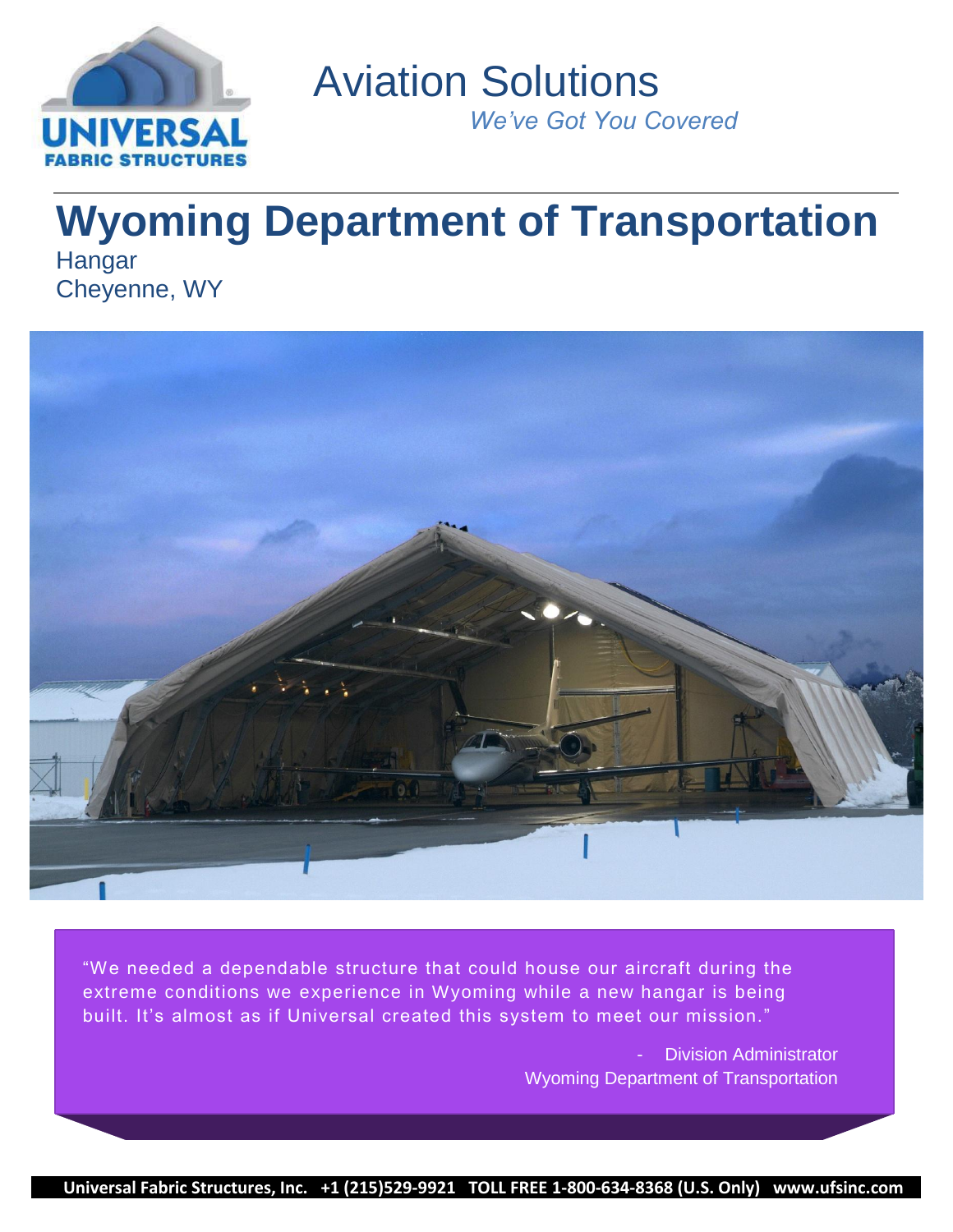## **Background**

The Wyoming Dept. of Transportation"s (WYDOT) Aeronautics Division based in Cheyenne is home to a customized tensile fabric airplane hangar structure able to sustain the rigors of this rugged western state"s weather conditions. With a climate as intense as the landscape itself - high winds and impressive snowfalls are the standard here - WYDOT officials turned to Universal Fabric Structures in Quakertown, Pennsylvania to resolve the transitional housing problem that their aeronautics division faced.



#### **Scope of Work**

A 70" wide x 89" long Bare Base Dome. When its "Big Mouth" door is closed, the structure adds another 30 feet to its length.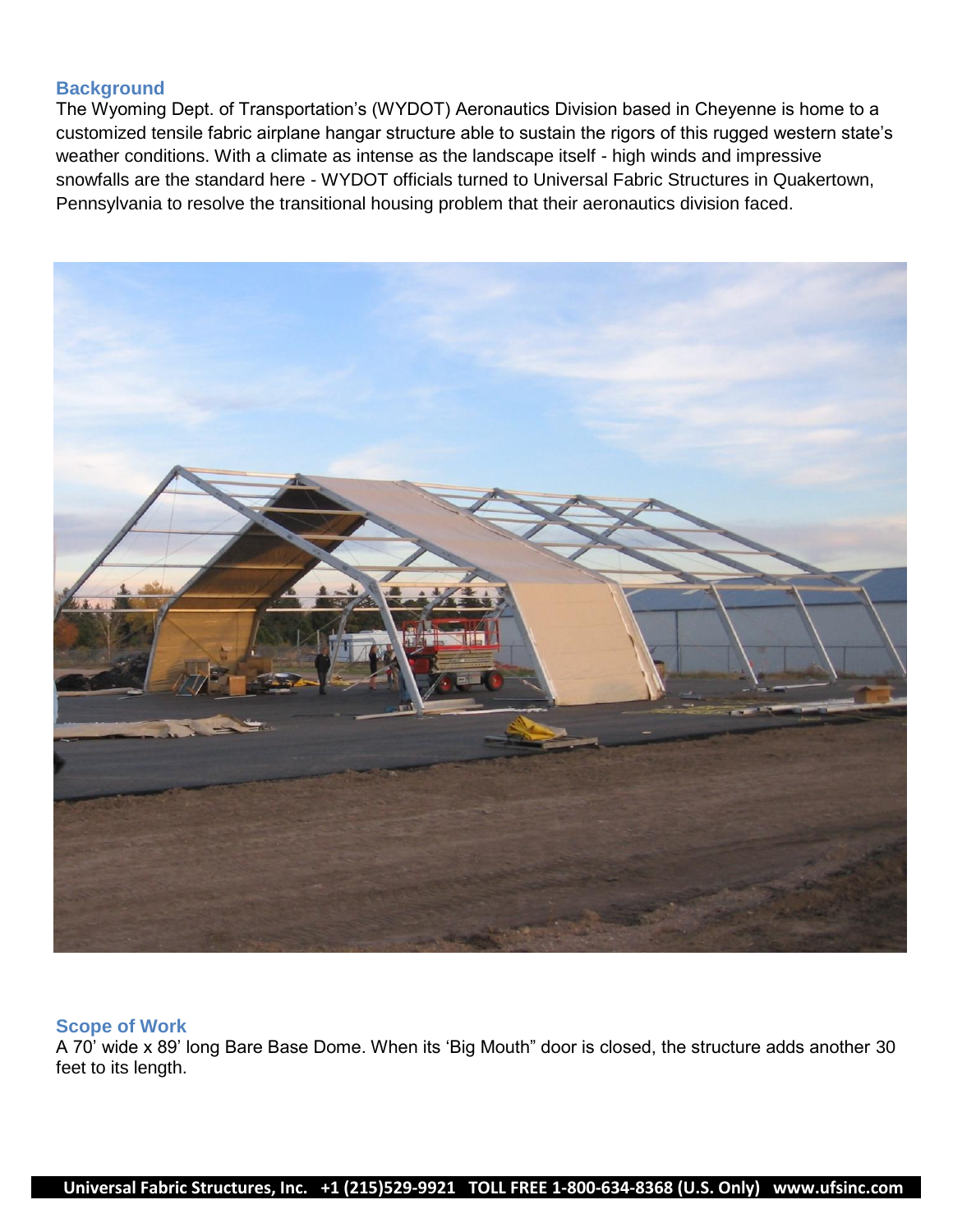## **Solution**

Like a popup children"s book, the delight comes from knowing what"s inside the package. WYDOT officials were surprised and delighted when they unpacked their Universal Fabric Structures temporary aircraft

hangar to be used to house two state jets at the ready to fly state officials to meetings and appointments. "We needed a dependable structure that could house our aircraft during the extreme conditions we experience in Wyoming while a new hangar is being built. It's almost as if Universal created this system to meet our mission," said WYDOT Division Administrator.

The structure, one of Universal"s Bare Base Dome models of rapidly deployable structures, measures 70'wide x 89' long, and is 25' high. When its "Big Mouth" door is closed, the structure adds another 30 feet to its



length. Designed initially for U.S. Air Force missions throughout the world, the structure neatly compresses into three slim 8-foot by 8-foot travel containers able to be stored and transported quickly in standard military cabinets. It can be erected and put in use in less than 32 hours by eight untrained workers using no special tools or equipment. It also features heavy-duty 24-oz. Seaman Shelter-Rite™ tensioned fabric to withstand extreme weather conditions.

High winds and heavy snowfall were not the only factors contributing to the selection of a Universal for a temporary structure to store the airplanes, which had been damaged last year at the airport. The Universal structure also met other mission needs, according to WYDOT



"…The Big Mouth door and rear cargo door make aircraft operations accessible and efficient. The ability to install a radiant heating system, security system, and lighting enabled us all of the necessities of useable aircraft storage. The mobility of the structure and the ability to easily adjust its size and location were also deciding factors."

- WYDOT Division Administrator